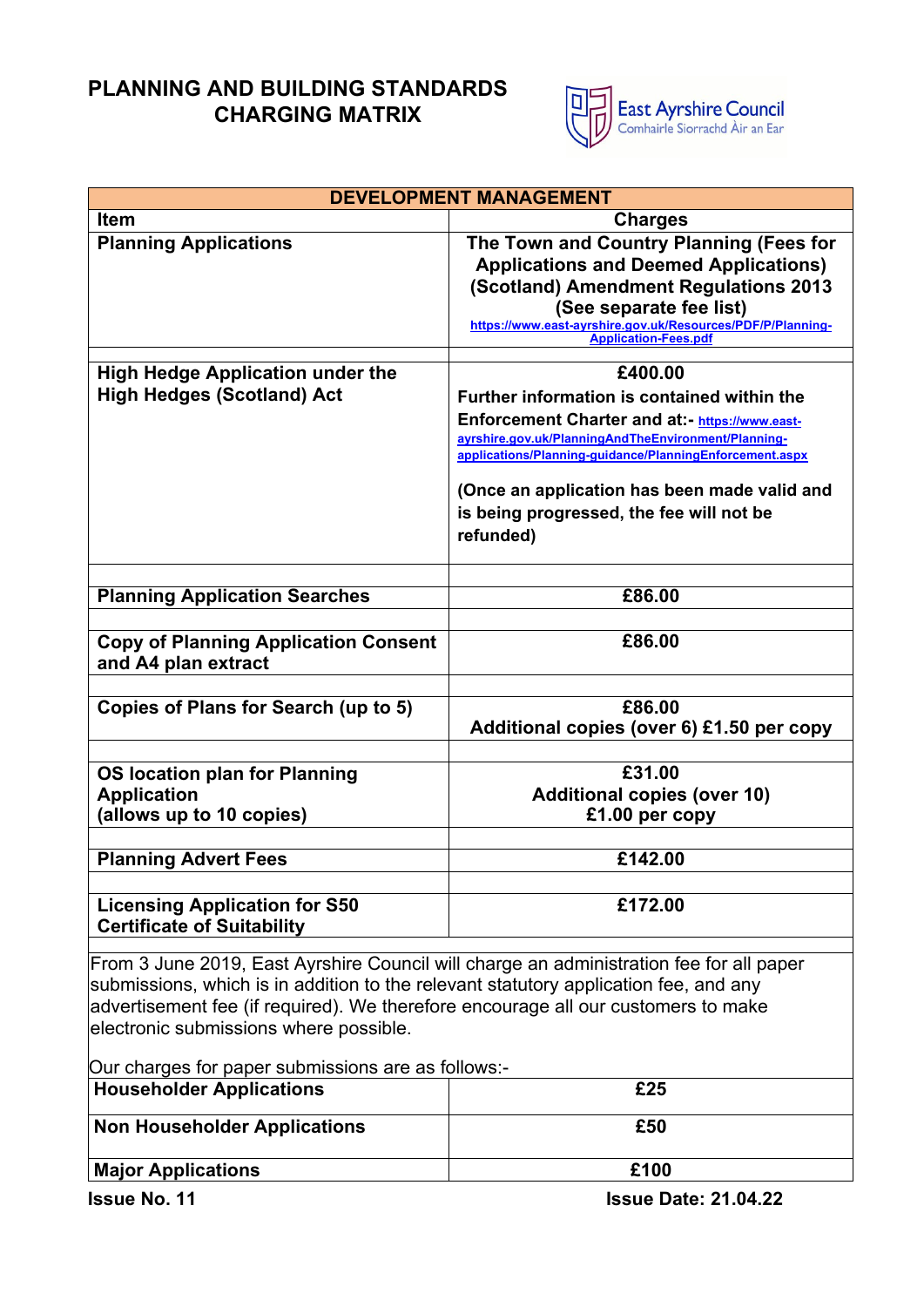## **PLANNING AND BUILDING STANDARDS CHARGING MATRIX**



| <b>DEVELOPMENT PLANNING AND REGENERATION</b>                                                                                     |                                  |  |
|----------------------------------------------------------------------------------------------------------------------------------|----------------------------------|--|
| <b>Statutory adverts for applications</b><br>under Section 207 or 208 of the Town<br>and Country Planning (Scotland) Act<br>1997 | Fee Payable - full cost recovery |  |